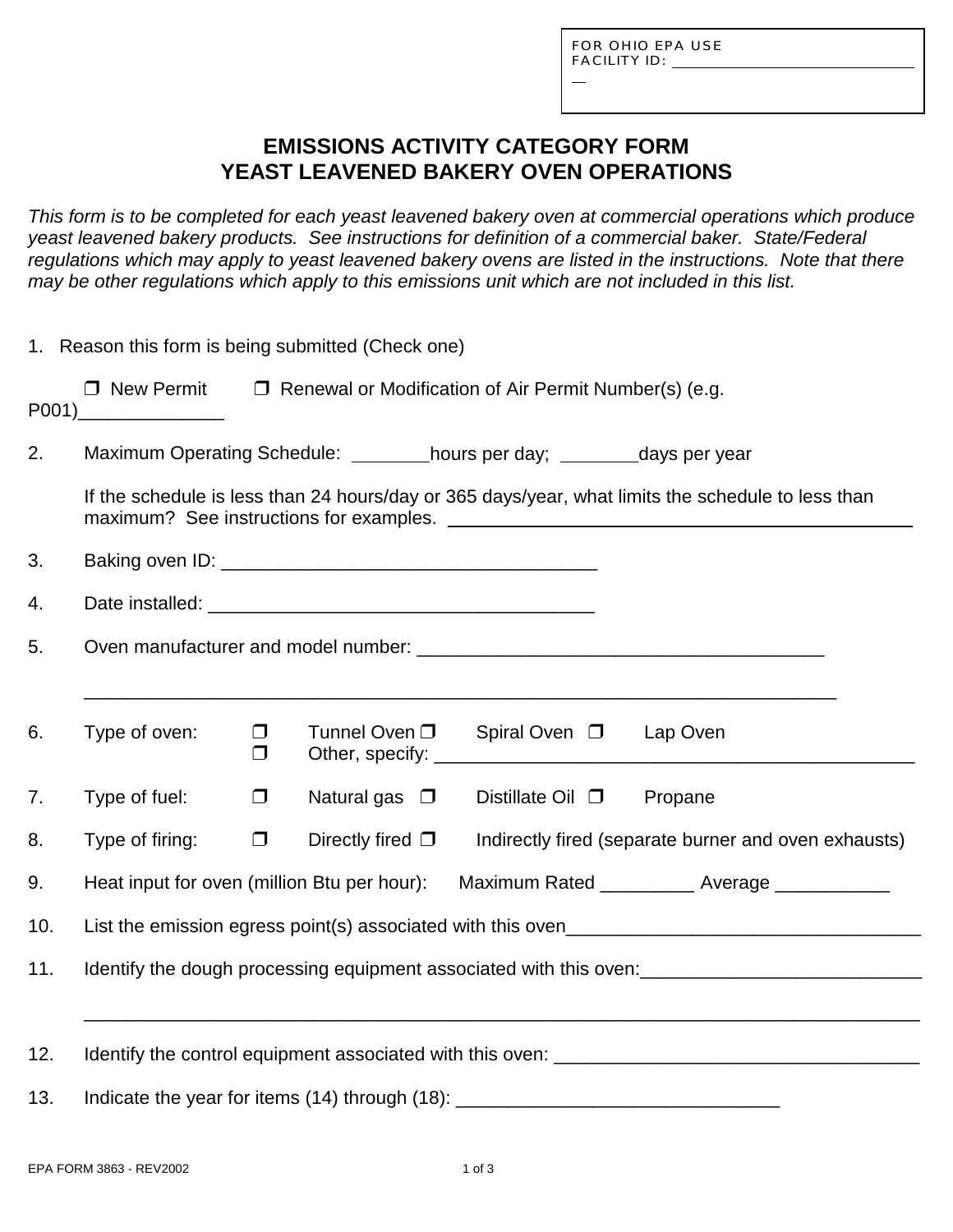| 14. |                                                                                                                                                                                                       | Percent of annual product in each season:                                                                                                                                                                                                                                                                                                                                                                                                                                                                |  |  |  |               |  |  |  |  |
|-----|-------------------------------------------------------------------------------------------------------------------------------------------------------------------------------------------------------|----------------------------------------------------------------------------------------------------------------------------------------------------------------------------------------------------------------------------------------------------------------------------------------------------------------------------------------------------------------------------------------------------------------------------------------------------------------------------------------------------------|--|--|--|---------------|--|--|--|--|
|     |                                                                                                                                                                                                       | Winter (Dec.-Feb.): ________________% Summer (June-Aug.): ________________%<br>Spring (Mar.-May): ________________% Fall (Sept.-Nov.): ________________________                                                                                                                                                                                                                                                                                                                                          |  |  |  | $\frac{0}{0}$ |  |  |  |  |
| 15. | Annual fuel consumption for this oven: $\_\_\_\_\_\_\_\$ ncf of natural gas (mcf = 1,000 cubic feet);                                                                                                 |                                                                                                                                                                                                                                                                                                                                                                                                                                                                                                          |  |  |  |               |  |  |  |  |
|     |                                                                                                                                                                                                       | gallons of distillate oil; _____________gallons of propane                                                                                                                                                                                                                                                                                                                                                                                                                                               |  |  |  |               |  |  |  |  |
|     | If the reported annual fuel consumption includes fuel usage by other equipment, identify the other                                                                                                    |                                                                                                                                                                                                                                                                                                                                                                                                                                                                                                          |  |  |  |               |  |  |  |  |
|     |                                                                                                                                                                                                       |                                                                                                                                                                                                                                                                                                                                                                                                                                                                                                          |  |  |  |               |  |  |  |  |
| 16. | year.                                                                                                                                                                                                 | Annual production of yeast leavened products in this oven: _____________________ pounds for the                                                                                                                                                                                                                                                                                                                                                                                                          |  |  |  |               |  |  |  |  |
| 17. |                                                                                                                                                                                                       | Annual production of other products in this oven: _______________________________ pounds for the year.                                                                                                                                                                                                                                                                                                                                                                                                   |  |  |  |               |  |  |  |  |
| 18. | Annual production of each yeast leavened product (complete items (a) through (g) below; if more<br>than one product is produced, copy the page for each product and enter the requested information): |                                                                                                                                                                                                                                                                                                                                                                                                                                                                                                          |  |  |  |               |  |  |  |  |
|     | (a)                                                                                                                                                                                                   | Description of Baking Product:<br>Briefly describe each product (e.g., wheat loaves, white buns, etc.). Each product has specific<br>values for amount of yeast and fermentation time (yeast action time).                                                                                                                                                                                                                                                                                               |  |  |  |               |  |  |  |  |
|     | (b)                                                                                                                                                                                                   | Initial Yeast Baker's %: New York State State State State State State State State State State State State State State State State State State State State State State State State State State State State State State State St<br>The amount of initial yeast is expressed as percent of total flour (baker's %). It is calculated<br>from a specific bakery product formula as the initial pounds of yeast divided by the total<br>pounds of flour times 100. Report to the nearest tenth of a percent. |  |  |  |               |  |  |  |  |
|     | (c)                                                                                                                                                                                                   | The initial yeast action time is the total time that the initial yeast is actively fermenting. It<br>begins when the yeast is mixed with water and ends when the product enters the oven.<br>Report in hours to the nearest tenth of an hour.                                                                                                                                                                                                                                                            |  |  |  |               |  |  |  |  |
|     | (d)                                                                                                                                                                                                   | tenth of a percent.                                                                                                                                                                                                                                                                                                                                                                                                                                                                                      |  |  |  |               |  |  |  |  |
|     | (e)                                                                                                                                                                                                   | hour.                                                                                                                                                                                                                                                                                                                                                                                                                                                                                                    |  |  |  |               |  |  |  |  |
|     | (f)                                                                                                                                                                                                   | Report the hourly production rate in pounds per hour of baked product leaving the oven.                                                                                                                                                                                                                                                                                                                                                                                                                  |  |  |  |               |  |  |  |  |
|     | (g)                                                                                                                                                                                                   |                                                                                                                                                                                                                                                                                                                                                                                                                                                                                                          |  |  |  |               |  |  |  |  |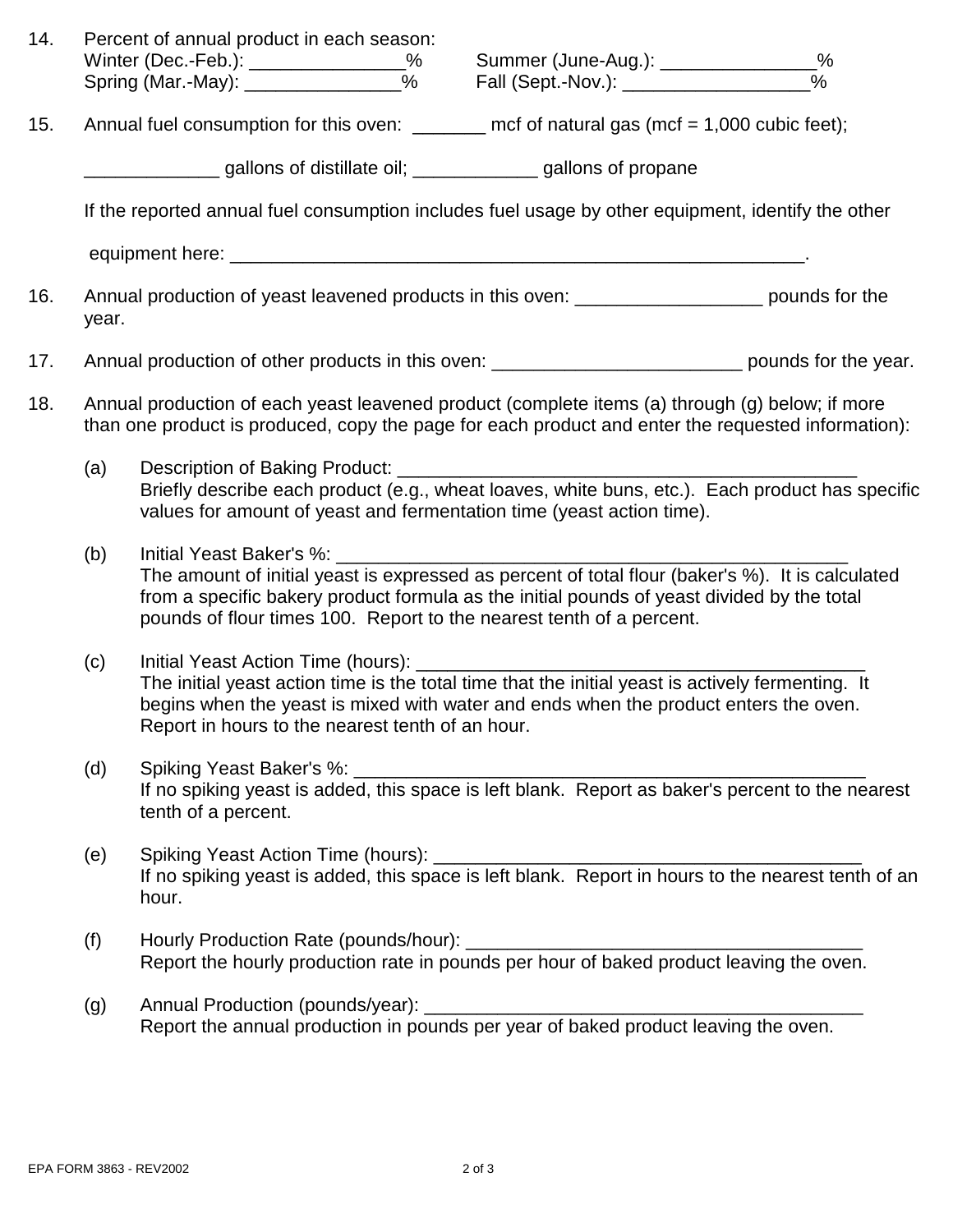- 19. Emission data: Attach calculations of emissions (or test results) for each yeast leavened product, as described in the instructions.
- 20. Name and telephone number of person completing this form: \_\_\_\_\_\_\_\_\_\_\_\_\_\_\_\_\_\_\_\_\_\_\_\_\_\_\_\_\_\_\_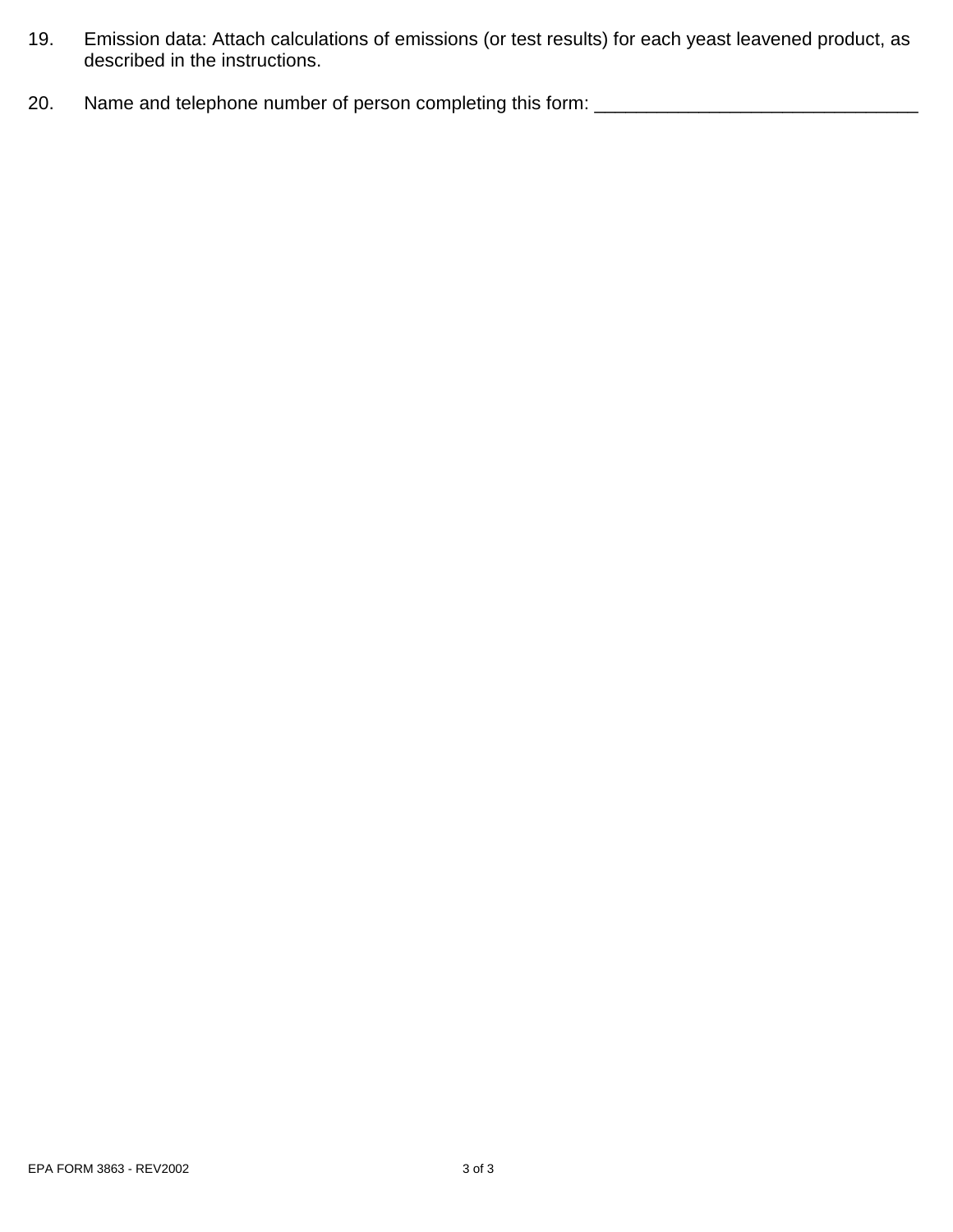## **INSTRUCTIONS FOR COMPLETION OF THE EMISSIONS ACTIVITY CATEGORY FORM FOR A YEAST LEAVENED BAKERY OVEN OPERATION**

### **GENERAL INSTRUCTIONS:**

This emissions activity category (EAC) form is a technical information form for a yeast leavened bakery oven operation at a commercial bakery. One form is completed for each oven that bakes bread or other yeast leavened bakery products. A commercial bakery is an establishment that is primarily engaged in manufacturing fresh or frozen bread, bread-type rolls and "dry" bakery products (i.e., biscuits, crackers and cookies). This definition does not include establishments that produce bakery products primarily for direct sale on the premises to household consumers.

Provide complete responses to all applicable questions. If an item does not apply to the emissions unit, write in "Not Applicable" or "NA." If the answer is not known, write in "Not Known" or "NK." If you need assistance in understanding a question after reading the instructions below, contact your Ohio EPA District Office or Local Air Agency for assistance. Submittal of an incomplete application will delay application review and processing. In addition, the application may be returned as incomplete if all applicable questions are not answered appropriately.

#### **APPLICABLE REGULATIONS:**

The following State Regulations may be applicable to yeast leavened bakery ovens. Note that there may be other regulations which apply to this emissions unit which are not included in this list.

State: OAC rule 3745-31-02 (Permit to Install) OAC rule 3745-35-02 (Permit to Operate) OAC rule 3745-17-07 (Control of Visible Particulate Emissions from Stationary Sources) OAC rule 3745-17-11 (Restrictions on Particulate Emissions from Industrial Processes) OAC rule 3745-77 (Title V Permit Rules)

If you would like a copy of these regulations, contact your Ohio EPA District Office or Local Air Agency. State regulations may also be viewed and downloaded from the Ohio EPA website at http://www.epa.state.oh.us/dapc/regs/regs.html. Federal regulations may be viewed and downloaded at http://www.epa.gov/docs/epacfr40/chapt-I.info/subch-C.htm.

#### **CALCULATING EMISSIONS:**

See specific instructions for item 19 below.

#### **SPECIFIC INSTRUCTIONS:**

- 1. Indicate whether this is an application for a new permit or an application for permit renewal. If applying for a permit renewal, provide the 4-character OEPA emissions unit identification number.
- 2. Provide the maximum number of hours per day and days per year the bakery oven is expected to operate. The following are examples of why the maximum number of hours per day may be less than 24 or the maximum number of days per year may be less than 365 (this list is not all-inclusive):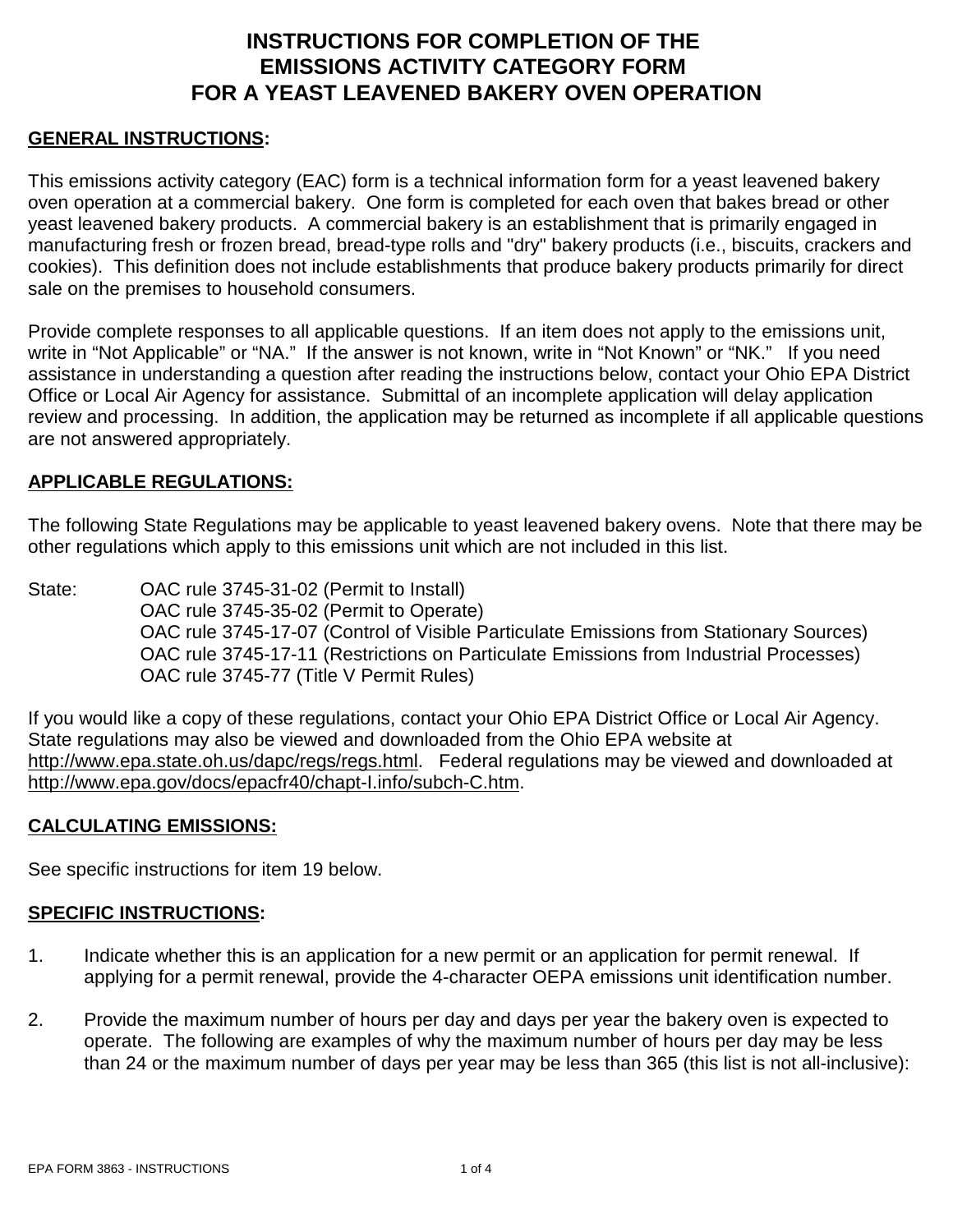- The facility can only operate during daylight hours.
- The process can only operate within a certain range of ambient temperatures.
- The process is limited by another operation (i.e., a bottleneck).
- 3. Use the facility's baking oven identification or name.
- 4. Enter the installation date of the oven. If date of installation is not exactly known, estimate the month and year of installation.
- 5. Identify the manufacturer of the oven and, if appropriate, the make or model number.
- 6. Mark an "X" for the type of oven. In a tunnel oven, the doughs are conveyed along the length from the front entrance to the rear. In a spiral oven, the conveyor path is spiraled so that doughs circle the oven several times. In a lap oven, the doughs are both loaded and removed at the front of the oven, after travelling the length of the oven and back.
- 7. Mark an "X" for the type of fuel burned in the oven.
- 8. Mark an "X" for the type of fuel firing. Most ovens are directly fired in which the oven and burner have the same exhaust(s).
- 9. For the burners in the oven, indicate the total heat input in million Btu per hour. The maximum rated heat input is generally based on the burner manufacturer's specifications and the average heat input is based on typical operation.
- 10. Identify the egress point(s) from this oven by listing the appropriate company ID(s) for the egress point(s) which were entered in the emissions unit information section of the application.
- 11. Identify the dough processing equipment associated with the oven. Such equipment are located before and after the oven and can include mixers, fermentation vessels (vats or tubs) or fermentation rooms, intermediate proofers, proof boxes, cooling boxes, and packaging equipment.
- 12. If there is a VOC control device(s), identify the company ID(s) for the device(s) which were entered in the emissions unit information section of the application.
- 13. Indicate the year for which production information is provided in items 14 through 18 (the most recent year for which data is available, unless otherwise instructed).
- 14. Estimate the percent of annual production for each of the four seasons. The three-month period for each session is indicated. The four seasonal values should total 100.
- 15. The annual fuel consumption of the oven can be measured or estimated. If the reported annual fuel consumption includes the oven and other fuel burning equipment, identify all other fuel burning equipment.
- 16. For the production of bread and other yeast leavened products for this oven, report the total annual amount of such baked products in pounds per year.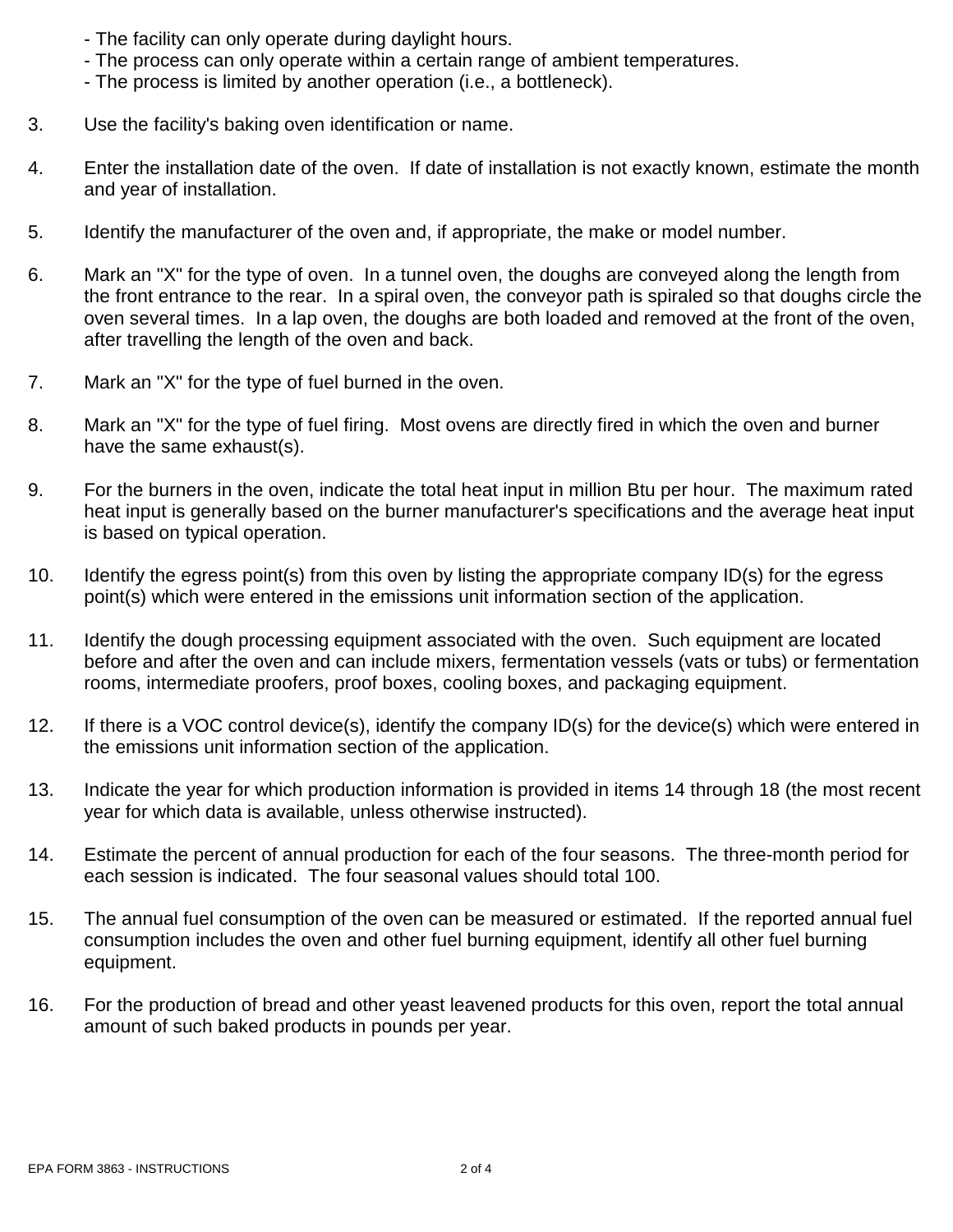- 17. For the production of any products that are not yeast leavened for this oven, report the total annual amount of such baked products in pounds per year.
- 18. For each yeast leavened product, complete items (a) through (g). Each product has specific values for amount of yeast, expressed as baker's percent, and fermentation time (yeast action time). If a spiking yeast is added, report the baker's percent and the fermentation time for the spiking yeast under items (d) and (e). The hourly production rate of each yeast leavened product is reported in pounds per hour of finished product from the oven, not pounds per hour of ingredients. The same applies to the reporting of annual production in pounds per year of finished product from the oven. A separate sheet can be used for each additional yeast leavened product or for the presentation of the data along with the determination of VOC emissions for each product.
- 19. The emission of air pollutants from the oven should be determined by testing or emission estimation and included with the submittal of this form. The amount of VOC emissions from the oven can be estimated for each yeast leavened product by using the following equation:

 $VOC<sub>tons/vr</sub> = VOC<sub>EF</sub> x BP x 0.0005 x (1-F)$ 

where

| $\mathsf{VOC}_\mathsf{tons/yr}$            |     | VOC emissions in tons per year,                                                                                                       |
|--------------------------------------------|-----|---------------------------------------------------------------------------------------------------------------------------------------|
| $\mathsf{VOC}_{\scriptscriptstyle \sf EE}$ |     | emission factor in pounds of uncontrolled VOC emissions per ton<br>of bread or other yeast leavened product produced,                 |
| BΡ                                         |     | bread or other yeast leavened product production, in tons per year,<br>and                                                            |
| F                                          | $=$ | fraction of VOC emissions being reduced by a control device (e.g.,<br>a 98% efficient control device for VOC has an F value of 0.98). |

The value for  $VOC_{\text{eff}}$  can be estimated for each yeast leavened product by the following equation:

$$
VOC_{EF} = 0.95Y_i + 0.195t_i - 0.51S - 0.86t_s + 1.90
$$

where

- $Y_i$  = initial baker's percent of yeast to the nearest tenth of a percent,
- $t_i$   $=$  total yeast action time (fermentation time) of initial yeast in hours to the nearest tenth of an hour,
- S  $=$  final (spiking) baker's percent of yeast to the nearest tenth of a percent, and
- $t<sub>s</sub>$  = spiking yeast action time in hours to the nearest tenth of an hour.